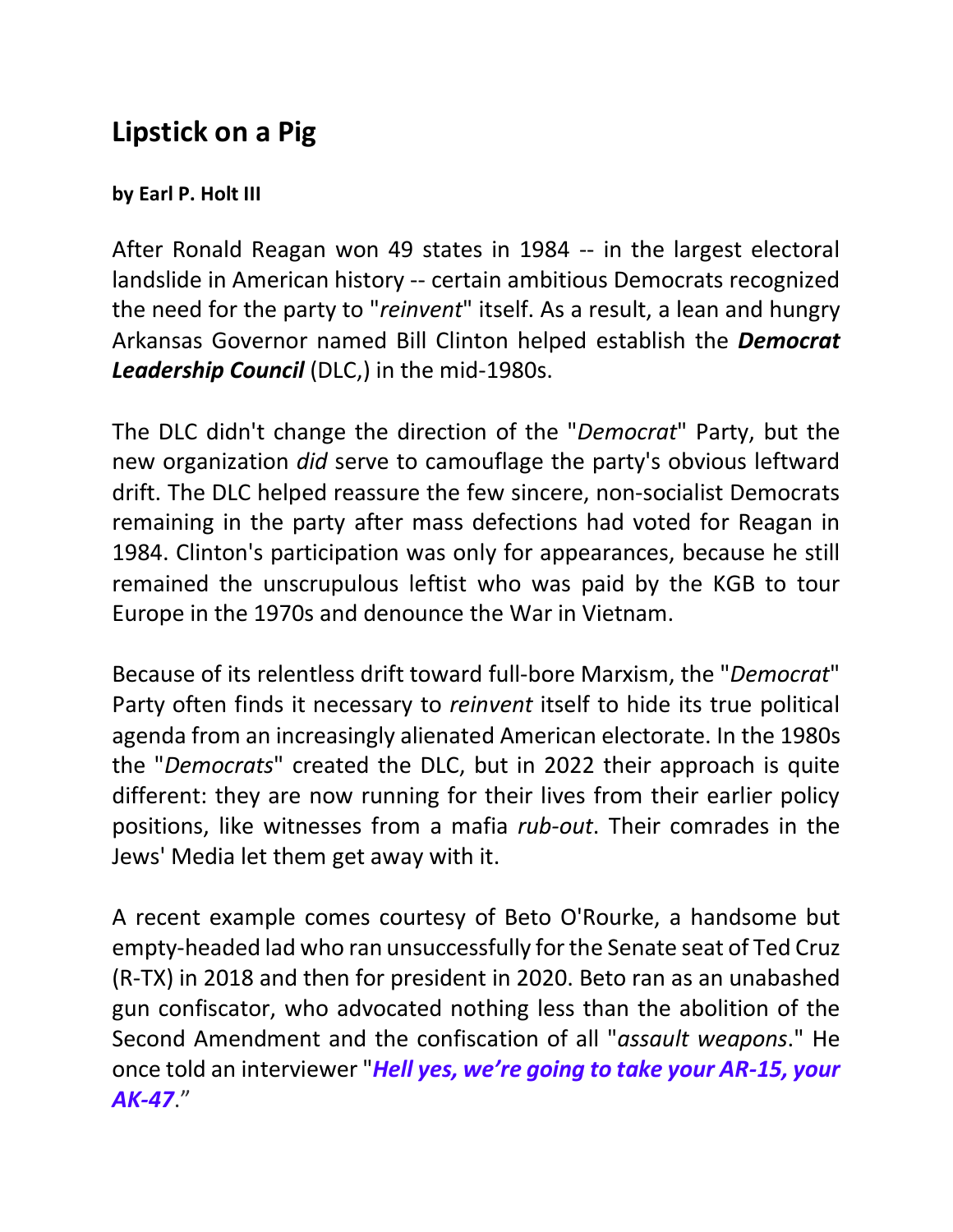To his credit, Beto's rhetoric was always consistent: he told us he was coming for our guns and meant it. Now that he's running for Governor of Texas, he's experienced an *epiphany* of sorts and become a "*defender*" of the Second Amendment. Speaking in very conservative Tyler, Texas in February of 2022, he revealed his conversion and announced that he now "*wants to defend the Second Amendment*" and has "*no interest in taking*" away anyone's assault weapons. Go figure!

Another recent conversion involved several "*Democrat*" governors in **BLUE** states who in mid-February, suddenly lifted their two year-old mask mandatesfor their state's residents. The Governors of Connecticut, New Jersey, Delaware, Massachusetts, Nevada, Oregon and California summarily dropped these mandates, although some retained them for school children.

Many of these converts had previously imposed some of America's most onerous COVID restrictions on their subjects, such as shuttering churches while allowing liquor stores, marijuana shops and abortion clinics to remain open. Their rationale for lifting their mandates was that "*the science has changed*," but that's a lie: to paraphrase some clever person at *Fox News*, "*the science hasn't changed, the POLLING has*." The 2022 Mid-Terms seem to have concentrated their minds noticeably.

Moreover, after relentless calls to de-fund the police from elected "*Democrats*" in every **BLUE** city and state in America -- following the George Floyd riots -- Speaker Nancy Pelosi now recoils at the idea. Contrary to the evidence, she recently claimed that defunding police is not a policy of the "*Democrat*" Party. In fact, Pelosi and the Biden Administration blame the GOP for defunding police because it opposed Biden's \$1.9 Trillion *American Rescue Plan* that included \$350 Billion in aid to state and local governments. (Most Republicans opposed the bill because there was no mechanism to assure its spending would assist law enforcement in any way.)